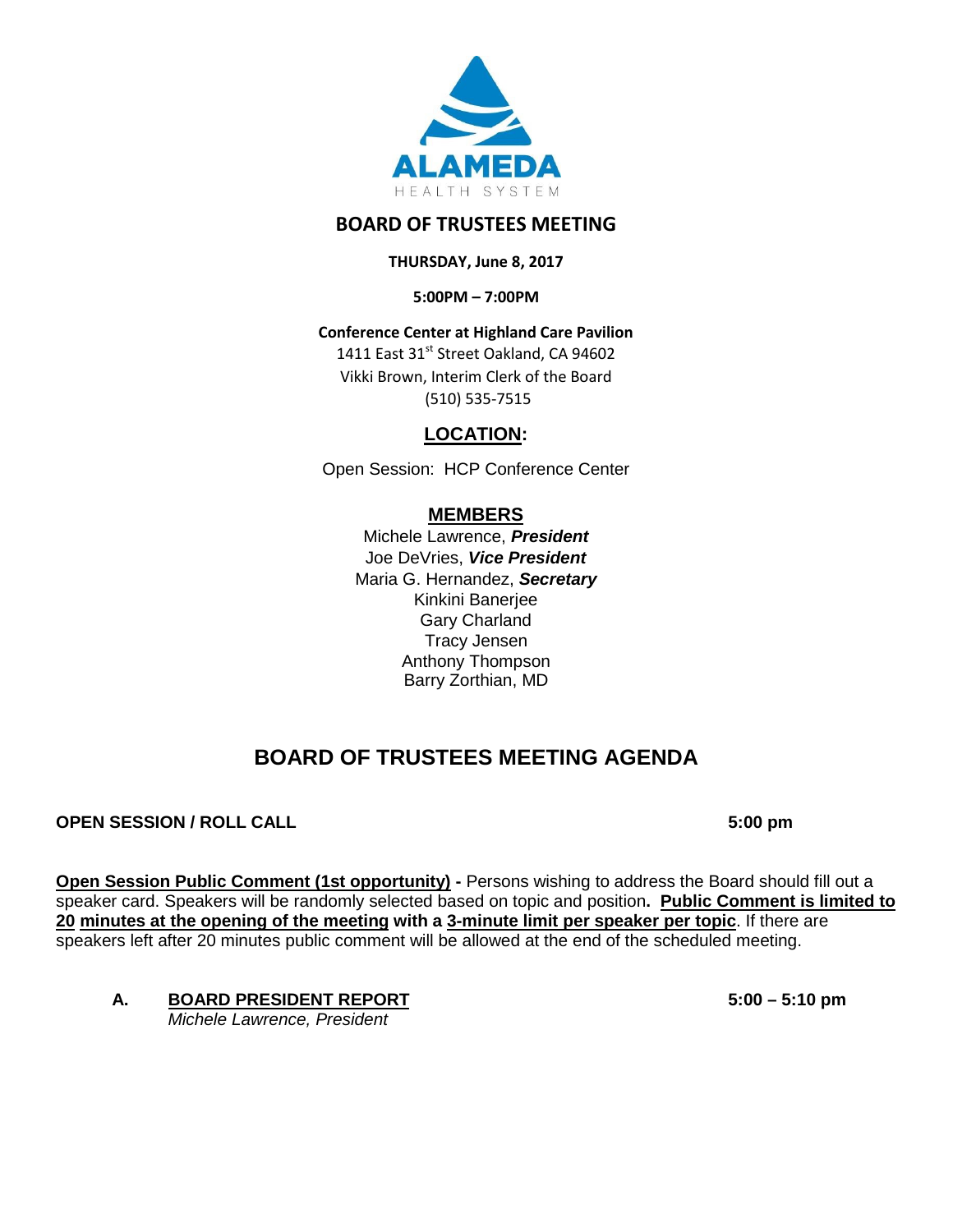#### Page 2 of 4

#### **B. ACTION: CONSENT AGENDA 5:10 – 5:20 pm**

*The Finance Committee recommends approval of the following contracts:*

- **1.** Amendment with East Bay Foundation for Graduate Medical Education ("EBFGME") to administer the East Bay Residency Program for surgical residents under the UCSF School of Medicine. The term of the proposed amendment is July 1, 2017 through June 30, 2018. The estimated impact of the proposed agreement is \$2,497,942.69. Inclusive of this contract and prior contractual commitment (July 1, 2016 – June 30, 2017), the overall obligation to this vendor is estimated at \$4,878,852.15. *Ghassan Jamaleddine, MD, Chief Medical Officer*
- **2.** Third Amendment with Universal Hospital Services, Inc. for the provision of durable medical equipment management and maintenance services. The term of the proposed amendment is July 1, 2017 through June 30, 2020. The estimated impact of the proposed amendment is \$3,888,049.00.

*Luis Fonseca, Chief Operating Officer*

- **3.** Two Statements of Work ("SOW"s) with MModal Services, LTD for the provision of two Clinical Documentation Improvement ("CDI") Specialists and one CDI Manager to support the AHS CDI Program. The term of the proposed SOW's is June 15, 2017 through March 31, 2018. The estimated impact of the proposed SOW's is a combined total of \$717,400.00. Inclusive of these SOW's and prior contractual commitments (July 1, 2016 – March 31, 2018), the overall obligation to this vendor is estimated at \$1,856,402.55. *Dave Gravender, Chief Information Officer*
- **4.** A Statement of Work ("SOW") with Colin Construction Company for the provision of construction services for the Simulation Lab project located at Highland Hospital. The term of the proposed SOW is July 1, 2017 through June 30, 2019. The estimated impact of the proposed SOW is \$1,369,756.30. *Luis Fonseca, Chief Operating Officer*
- **5.** New Agreement with McKesson for the provision of revenue cycle tools for electronic claims submission and management. The term of the proposed agreement is June 26, 2017 through June 30, 2020. The estimated impact of the proposed agreement is \$2,659,964.72. *Ghassan Jamaleddine, Chief Medical Officer*

#### Recommendation: Motion to Approve

- **C. ACTION: Approval of Contract Between Alameda Health Partners and OakCare Medical Group**  *Ghassan Jamaleddine, President, Alameda Health Partners* Recommendation: Motion to Approve
- **D. INFORMATION/DISCUSSION: FY2017-2018 ANNUAL BUDGET 5:35 – 6:45 pm** *Delvecchio Finley, Chief Executive Officer David Cox, Chief Financial Officer*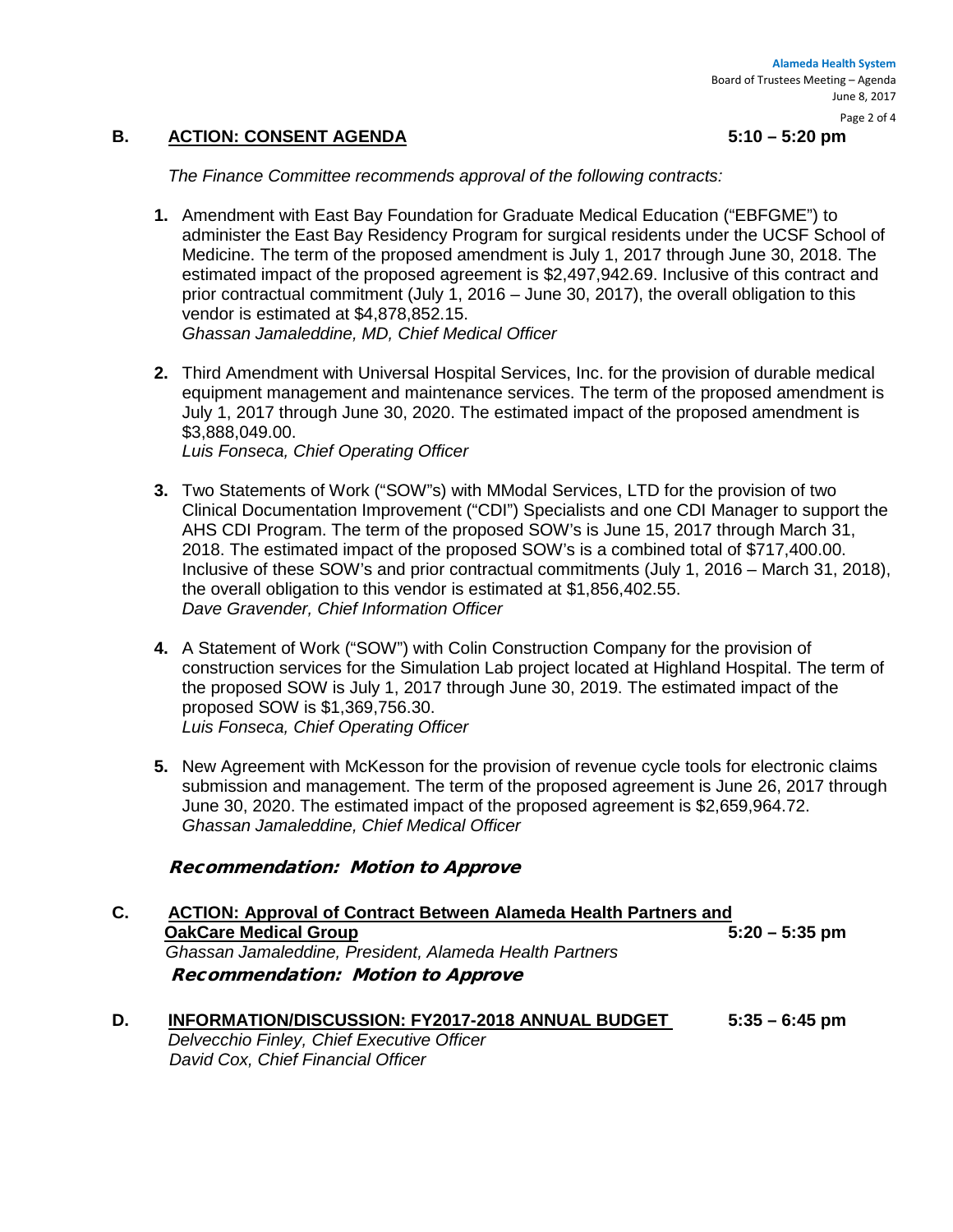**Alameda Health System**  Board of Trustees Meeting – Agenda June 8, 2017

Page 3 of 4

### **E. COMMITTEE REPORTS**

 **-** Finance *Anthony Thompson, Chair*

**-** Audit and Compliance *Kinkini Banerjee, Chair*

#### **F. OPERATING REPORT (Written)**

**1. Chief Financial Officer Report** *David Cox, Chief Financial Officer*

**OPEN SESSION PUBLIC COMMENT (2nd opportunity) -** Persons wishing to address the Board should fill out a speaker card. Speakers will be randomly selected based on topic and position**. Public Comment is limited to 3-minutes per speaker per topic.**

### **TRUSTEE COMMENTS**

## **ADJOURNMENT**

#### **Our Mission**

Caring, Healing, Teaching, Serving All

#### **Strategic Vision**

AHS will be recognized as a world-class patient and family centered system of care that promotes wellness, eliminates disparities and optimizes the health of our diverse communities.

#### **Values**

Compassion, Commitment, Teamwork, Excellence, Integrity, and Respect.

#### **Meeting Procedures**

The Board of Trustees is the Policy Body of the Alameda Health System. The Board has several standing Committees where Board matters are the subject of discussion at which members of the public are urged to testify. Board procedures do not permit: 1) persons in the audience at a Committee meeting to vocally express support or opposition to statements by Board Members or by other persons testifying; 2) ringing and use of cell phones, pagers, and similar sound-producing electronic devices; 3) signs to be brought into the meeting or displayed in the room; 4) standing in the meeting room. Citizens are encouraged to testify at Committee meetings and to write letters to the Clerk of the Board or to its members, 1411 East 31<sup>st</sup> Street Oakland, CA 94602.

**Members of the public are advised that all Board and Committee proceedings are recorded (audio), including comments and statements by the public in the course of the meetings. Copies of the audio recordings will be made available to the public. By attending and participating in Board/Committee meetings, members of the public consent to audio recording of any statements they may make during the proceedings.**